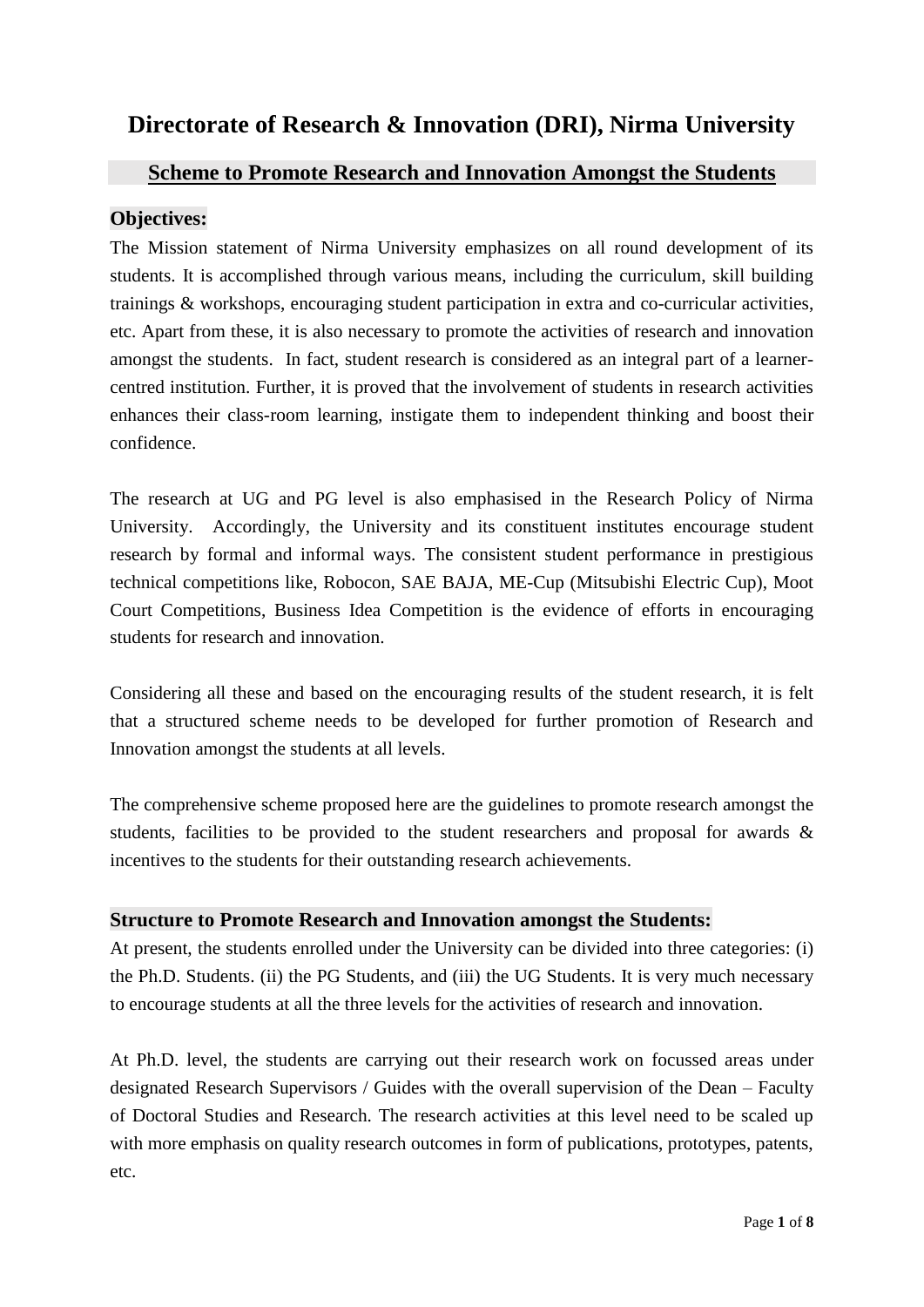At Post-Graduate level, the research activities are promoted and monitored by the concerned HoI, HoD/Area Chair and Programme Coordinators. These activities need to be strengthened by way of more academic rigour, advanced level courses, improving the lab facilities, emphasizing on the quality of the thesis, encouraging students for publishing in peer reviewed journals, etc.

It is felt that more intensive efforts are required to encourage the UG students to participate in the research activities. The students need to motivated to participate in Idea Lab activities, project based / experiential learning, internship with premier institutes / research organizations / industries, preparation for career in research, organizing events of research, etc. Looking to the mass of the UG students and the efforts need to be put in, it is proposed to have a senior level faculty as the UG Research Coordinator / UG Research Chair at each constituent institute. This Coordinator should be made responsible to promote research and innovation at the UG level in consultation with the concerned HoI and the Institute Level Research Committee. He/She will also coordinate with the Directorate of Research and Innovation.

## **Ways to Promote Research and Innovation amongst the Students:**

In general, there are two ways of promoting research and innovation amongst the students, i.e. Formal and Informal Ways. The formal ways includes:

- i) Through Curriculum, Courses
- ii) Project Based Learning / Experiential Learning Approach
- iii) Structured Internship, Industrial Training, Field Trips, etc.
- iv) Research Training Programmes, Research Methodology, Paper Writing workshops,
- v) Provision of Scholarship / Stipend for PG, Ph.D. and Post-Doctoral Fellow

It is proposed to further reinforce research at all levels (UG, PG and Ph.D.) by having courses on creativity & innovations, minor & major projects, hands-on-training, internship, industrial visits, etc.

The UG students should be encouraged to pursue their career in research. To achieve this goal, the institutes should offer special elective courses with emphasis on research and innovation to the interested students. Such electives may include: courses like Research Methodology, Course on Wheel, Seminar, Research Projects, Research Surveys, Simulation/Experimental Studies, etc. The course content should cover problem solving, laboratory experiments, design & simulations, hands-on exercises, development of prototypes/models, research reading & writing, etc. It is expected that after completion of such courses, the students should produce publishable/patentable work. It is proposed that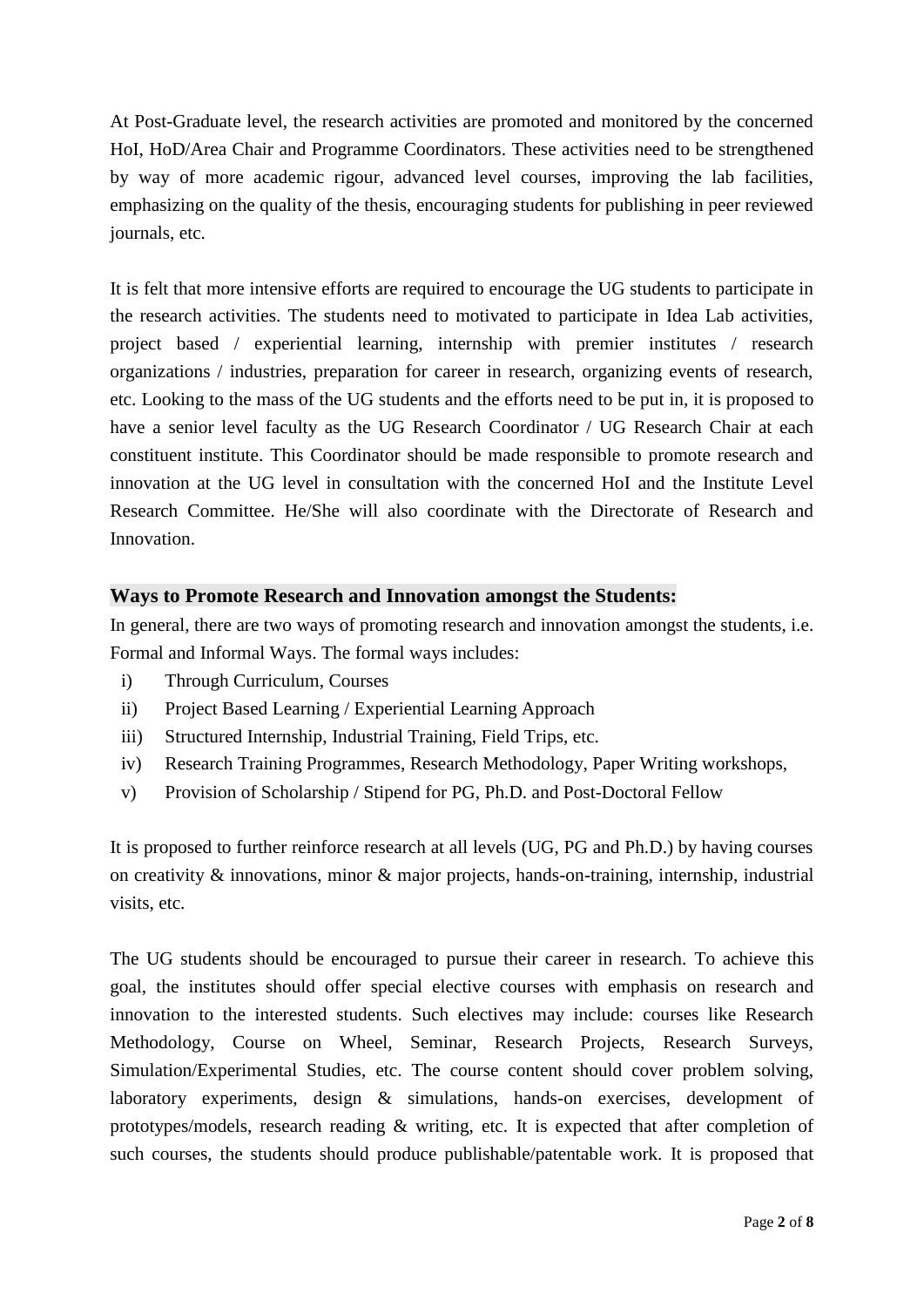approximately 10 % of the total students should be given the opportunity to take up such courses.

A course on 'Research Methodology' covering the contents such as, Objectives of Research, Types of Research, Identifying Research Topic, Literature Reviewing Techniques, Writing Research Paper, Patents & Copy Rights, Avoiding Plagiarism, Tools for Research, etc. should be given importance at both PG and Ph. D. Level. It is also proposed to organize introductory training programmes on appropriate topics from the above list for the UG students to inculcate research from the beginning.

The Institute of Technology offers a very unique master level programme titled M.Tech. by Research. This programme is aimed at those students who are interested in exposure to indepth research in different disciplines. The programme emphasizes on multidisciplinary and rigorous learning and research work. More awareness of this programme should be given to the stakeholders including the aspirant candidates of recognized research centres. Further, similar kind of programmes may be initiated at other constituent institutes of the University in an appropriate way.

To promote applied and basic research, the University has started the Ph.D. (Full time / Part time) programmes in Engineering, Management, Pharmacy, Science, Law and Architecture. All the Ph.D. programmes have course work, followed by rigorous research. It is proposed to strengthen the existing Ph.D. programmes by way of attracting meritorious students with worthy stipend, contingency grant, travel grant, etc. Further, the Ph.D. research can be strengthened by way of encouraging the students to publish their work in the journals indexed by the Scopus and Web of Science. Wherever possible, the students may be allowed to go to the Foreign Universities / Research Organizations / Research Laboratories for a short duration to carry-out their research work, to study advanced courses, etc. with proper approvals.

Apart from the formals ways, there are many other ways by which the Research and Innovation can be promoted amongst the students. These includes:

#### **i) Creating a Blog of Ideas**

It is known that the young minds are very creative and full of enthusiasm. They have many innovative ideas, but due to non-availability of suitable platform, the ideas cannot be implemented. Sometimes, for a single innovative idea, there can be multiple approaches to convert it into product / prototype. Such multiple approaches can be inter-disciplinary in nature and may come from the students of different disciplines. For this, it is necessary to have a Blog of the students' ideas and access to such Blog may be given to all the students and faculty members of Nirma University. With this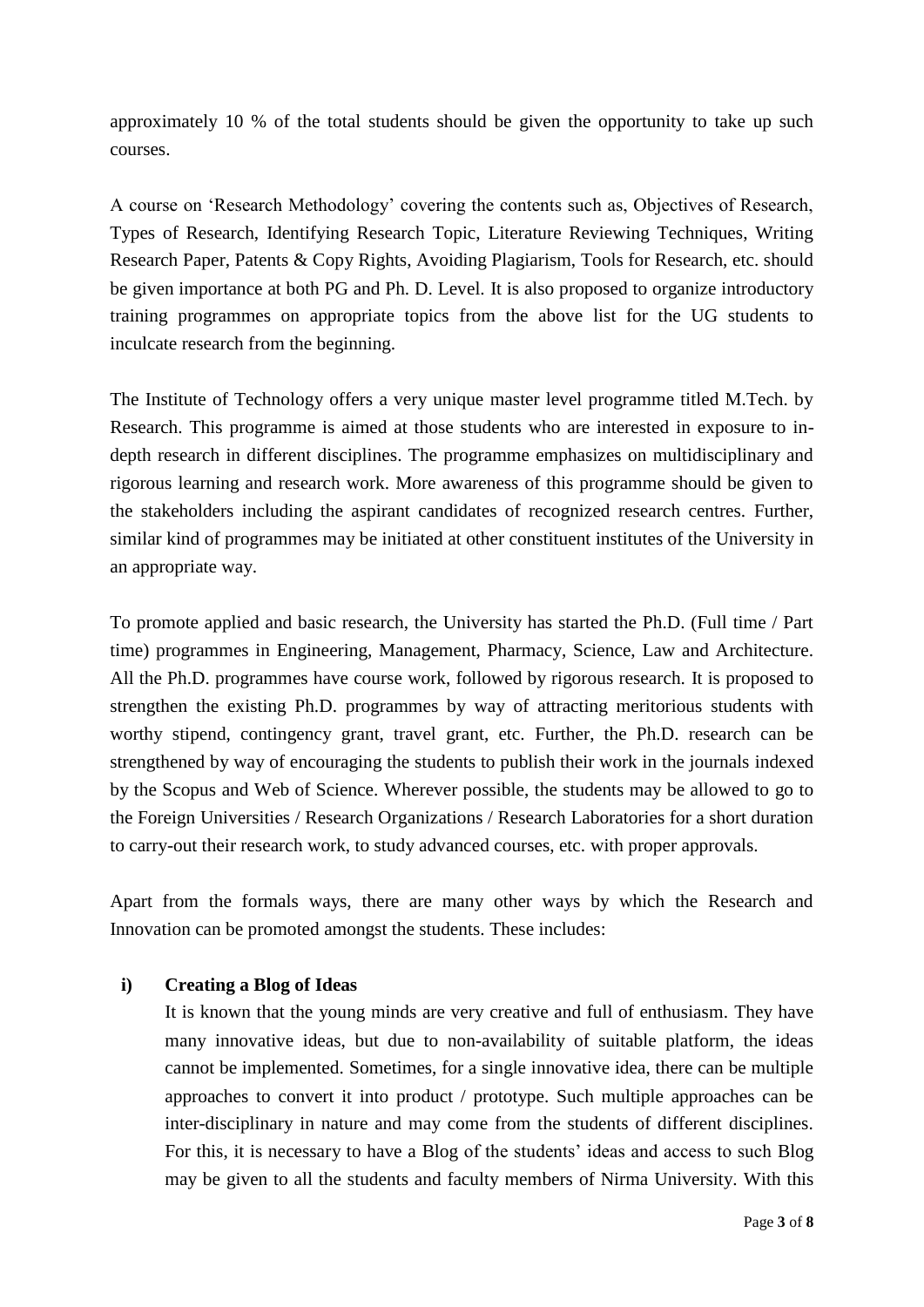background, it is proposed to have a mechanism of collecting students' ideas and sharing it on a common platform. This activity may be further augmented by having competition of best ideas, encouraging students of different discipline / institute to work on these ideas, providing funding to the selected ideas through Idea Lab, etc.

### **ii) Through Idea Lab Projects**

Since a few years, an Idea Lab is functional Institute of Technology. The main objective of the Idea Lab is to motivate students to think, conceptualize and realize their ideas. It provides an opportunity to the students to validate their ideas through guided research. The Idea Lab boosts confidence of the students and also encourages them to publish and patent their research work. In last five years, many projects have been funded by the University under the Idea Lab.

Looking to the success of the Idea Lab concept, it is proposed to have such Idea Labs in each constituent institutes of the University. The necessary budget should be allocated to each institute for Idea Lab. The Institute should evolve a structured mechanism for (a) Awareness of Idea Lab amongst the students, (b) Calendar for inviting proposals under the Idea lab, (c) Mechanism for allotment of Fund, (d) Strategy for monitoring the progress of Idea Lab projects, (e) Compilation of the outcomes of the Idea Lab projects in form of a booklet, (f) Mechanism of showcasing the Idea Lab projects through exhibition / social media / website / newspaper, etc.

#### iii) **Providing Platform to Showcase Research Outcomes / Research Skills**

For promotion of research amongst the students, it is also necessary to provide them platform to showcase their research skills and research outcome. This will also motivate other students to involve themselves to different activities of research and innovation. For showcasing research talent and the research outcomes, the University and constituent institutes should organize technical festivals, events, seminars, workshops and dedicated student conferences on regular basis. In fact, the best project /design / model competition (for final year UG and PG), paper / poster / business idea presentation, moot court competition, doctoral student conference should become the integral part of the annual academic calendar.

These can be strengthened by way of preparing annual calendar of such events, deciding themes, involving students in organizing committee, ensuring maximum student (UG, PG and Ph.D.) participation, proper documentation of the events and the outcomes, budget provision, etc.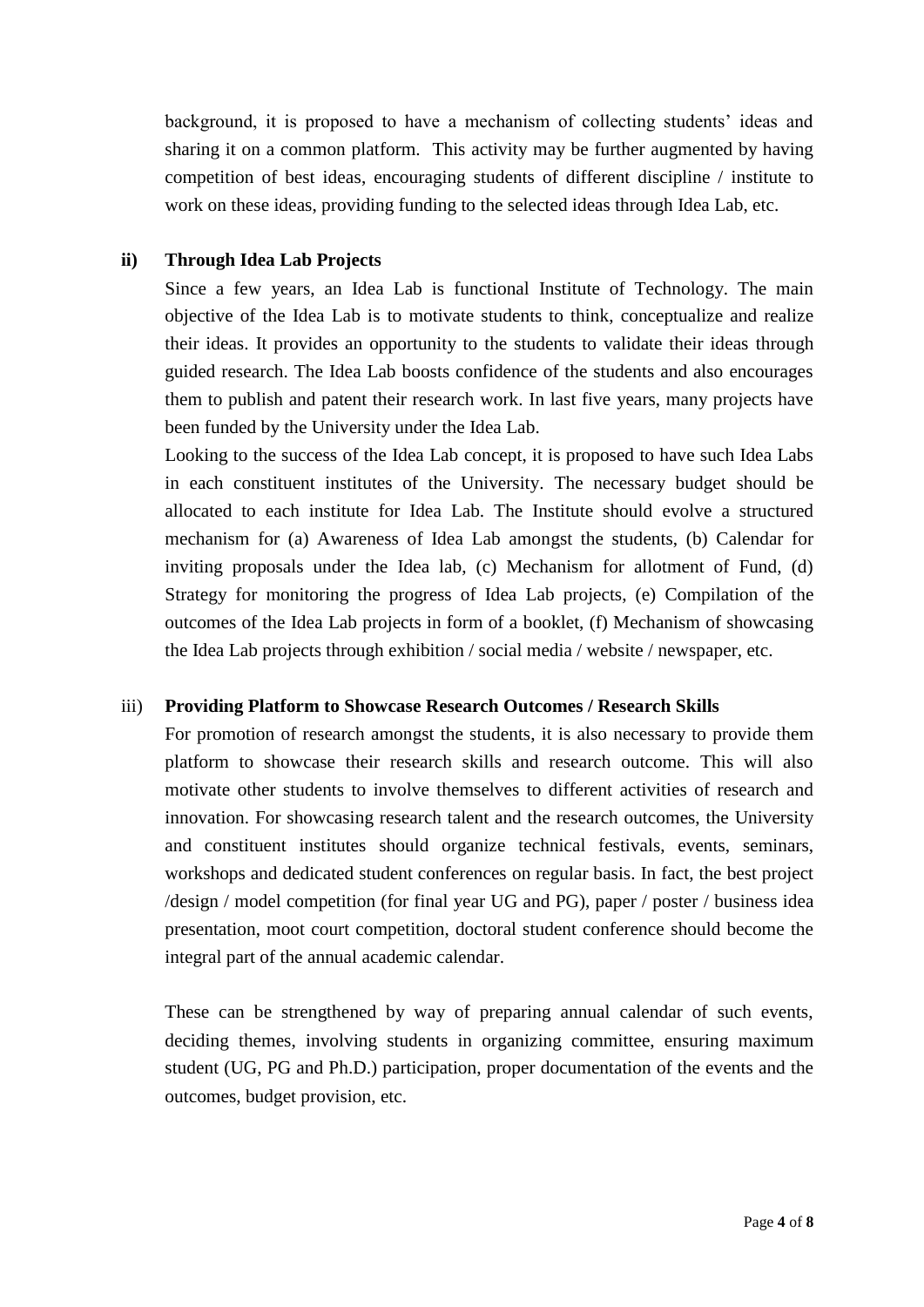## **iv) Encouraging the Students to Participate in Competitions / Conferences organized by the Leading Industries / Institutes / Universities / Organizations**

The University students are participating in different competitions / events organized by industries, professional bodies, institutes, etc. and brought many laurels. Considering these, it will be appropriate to formalize this by way of identifying such national / international events, providing necessary mentoring,  $R \& D$  facilities and support to the students, encouragement by way of awards and incentives, setting up system of peer to peer learning, providing academic support, necessary budget provision in the annual budget, etc.

## **v) Encouraging the Students to Apply for the Government R & D Schemes, Research Awards, Membership of Professional Organizations, etc.**

There are many R & D funding schemes available from the Government of India, like INSPIRE, Young Scientist Scheme, Women Scientist Scheme, Prime Minister Scholarship Scheme, Visvesvaraya Ph.D. Scheme, Schemes from the INSA, etc. There are Travel Grants also available to attend International conferences. Apart from these, very prestigious international funding schemes available for the students, including the Fulbright Scholarship, DAAD scholarship, etc. The Institutes should motivate the students to take benefits of such schemes. The students should also be encouraged to apply for the travel grants, prestigious research awards, take the memberships of professional national and international bodies, etc.

#### **vi) Through Student Associations**

The student associations are very active across the University. Theme based seminars, exclusive student conferences, research orientation programmes may also be organized with the support of industry,  $R \& D$  Organizations, NGOs and government funding agencies through the Student Associations.

## **vii) Leveraging the Alumni Support for Promotion of Student Research**

Nirma University Alumni spreads across the country and has a strong industry reach. Many of its alumni members are in top-level positions in reputed private and public sector as well as R & D organizations. A considerable number of alumni have successful overseas careers also. The senior alumni should be invited to share their experiences with the existing students through guest lectures, seminars, conferences, workshops, etc. They should also be invited as mentors for the student projects, internship, incubates, etc. The Alumni Associations may constitute awards, travel grants, etc. for the outstanding student researchers.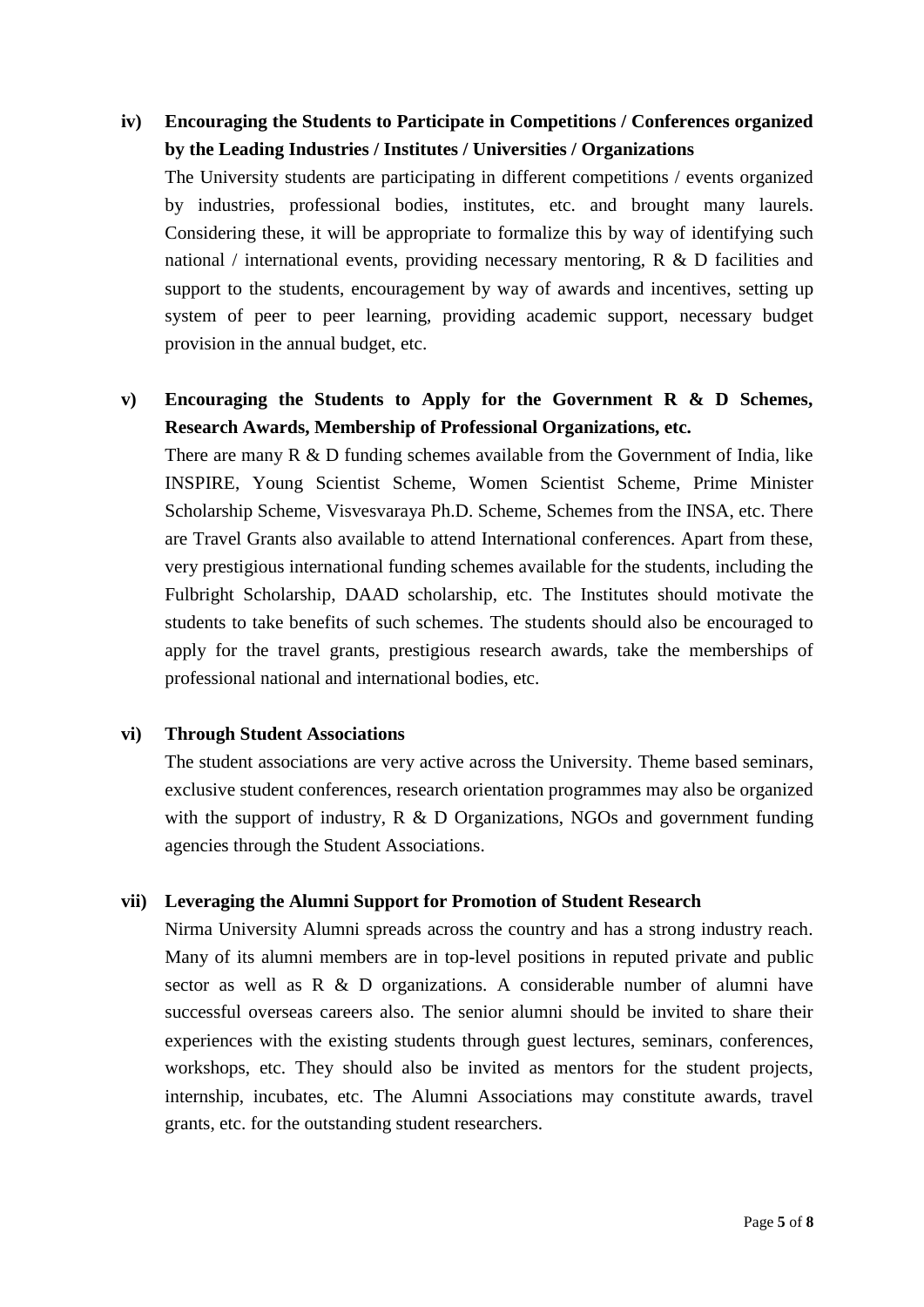#### **viii) Encouraging the Students' Innovation**

Young minds are very creative and they should be encouraged to make innovations by using the principles of science, technology and other means. These innovations may include new ideas, development of gadgets / products, software application, better version of the existing system, new strategy, new model, better technique or enhanced process that result into improving the quality of life, societal benefit, social welfare, etc. It is proposed to encourage the students' innovation by way of organizing a competition of students' innovations. Such competition can be a yearly event, where students make presentation of their innovations before a jury. Based on the novelty of innovation and its application for the societal benefits, three prizes / awards (first / second /third) may be declared. The winners should be felicitated by mementos and Certificates of Appreciation.

#### **Ways to Promote Research and Innovation amongst the Students:**

The following ways are to be considered for the students participating / preparing for the prestigious national / international technical / professional competitions:

#### **[A] Academic Support and Leave Consideration**

- i) The students participating in important state /national /international events (research related events) will be given flexibility in submission of Term Assignments, Laboratory Work, etc. Such students may be considered for re-tests under different Continuous Evaluation (CE) components.
- ii) Maximum 10 days leave (in a semester) for the competition preparation
- iii) Leave for the actual number of days plus days for travelling for participating in the competition
- iv) If the leave requirement is more than 10 days for the preparation, the matter will be considered as a special case. Based on the recommendations by the Faculty Mentor, concerned Head / Area Chair and the HoI, the Appeal Committee may condone the leave.

#### **[B] Financial Support**

For the prestigious State /National / International technical / professional competitions, research events, the Institute may provide financial support in terms of purchase of equipment, software, chemical, consumables, books / journals, travel and stay etc. For all such expenses, necessary budget provision is to be made by the concerned Department / Institute for each financial year. The approval for such budget is to be obtained from the Director General.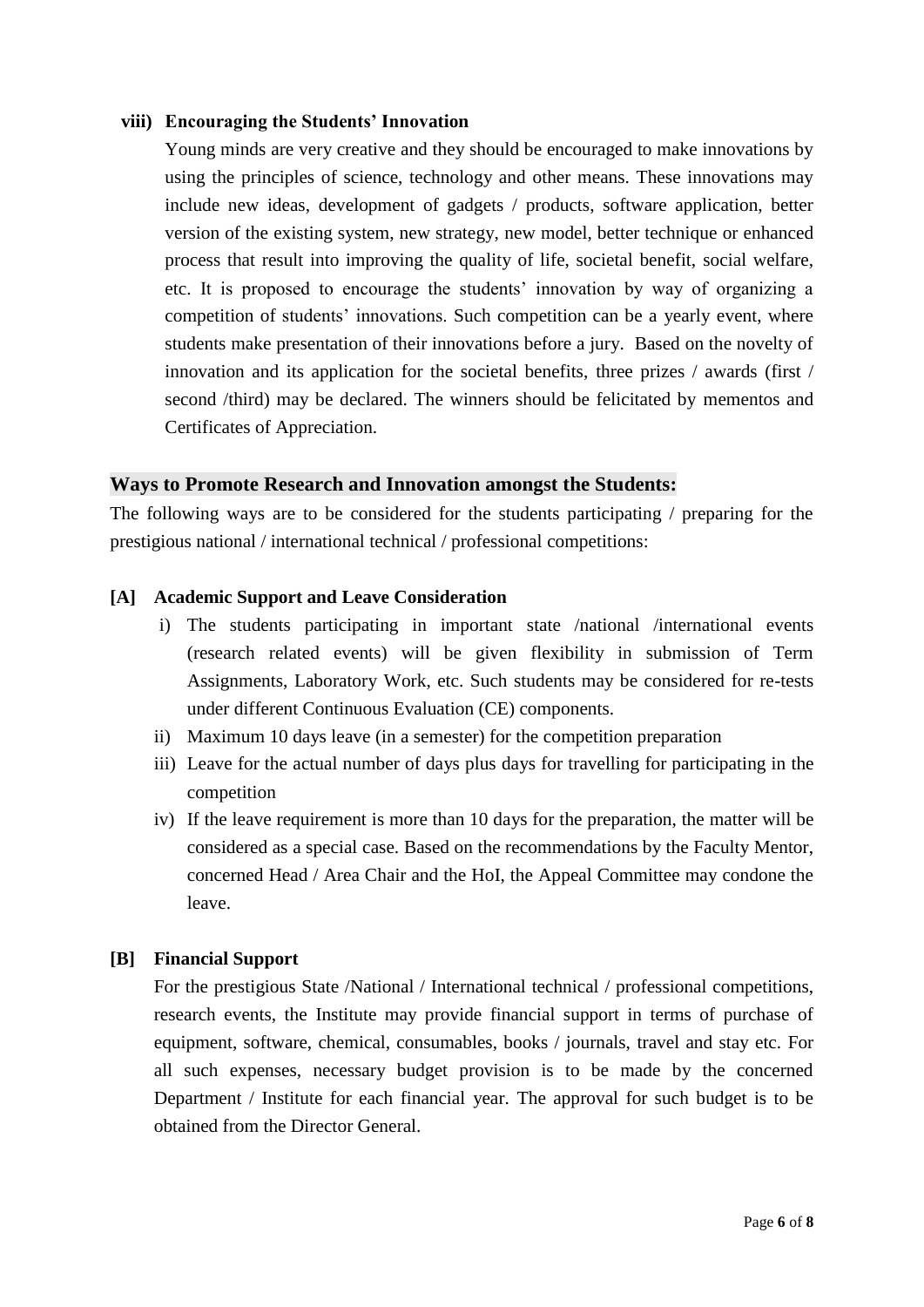The food, accommodation and travel expenses will be reimbursed for the participants of the competitions as per the University Policy:

- Note: The benefit of above (Leave Consideration and Financial Assistance) will only be given for the prestigious state / national / international competitions, events, etc. based on the level of the event, nature of competition, credentials of the organizers, benefits to the participants and the Institute / University, etc.
- **[C] Travel Grant for Attending International Conference to the UG and PG Students** The University has framed guidelines for granting financial aids to the full-time Ph.D. students for attending International seminar / conference. On the similar line, partial financial aid should be given to the UG and PG students for attending and presenting their research outcomes at the prestigious international conferences, provided that the student has received partial financial support from the external agencies. The norms for awarding such financial aids, the procedure for application and approval will remain same as that of the guidelines for granting financial aids to the full-time Ph.D. students (Ref. NU/AC/29312/FDSR/12-83, dated 5/5/12)

#### **Awards and Incentives to the Students for Outstanding Research Achievements:**

Apart from the leave consideration and financial support, the outstanding student researchers and the winners of the national / international technical / professional events should also be encouraged by:

- i) Felicitating such researchers / winners on Annual Day of the Institute with memento
- ii) Highlighting the research achievements of the students on Website, University News Letter / Research Report, Research Wall at Libraries, etc.
- iii) The awards and incentives may be given as proposed below:

## **Team Events / Competitions**

- Winners of state level prestigious competitions and stood first / second / third should get Rs. 20000/-, Rs. 10000/- and Rs. 5000/-, respectively. The money will be equally divided amongst all the participants. All the participants of a winning team will get Certificate of Appreciation
- Winners of national level prestigious competitions and stood first / second / third should get Rs. 30000/-, Rs. 20000/- and Rs. 10000/-, respectively. The money will be equally divided amongst all the participants. All the participants of a winning team will get Certificate of Appreciation